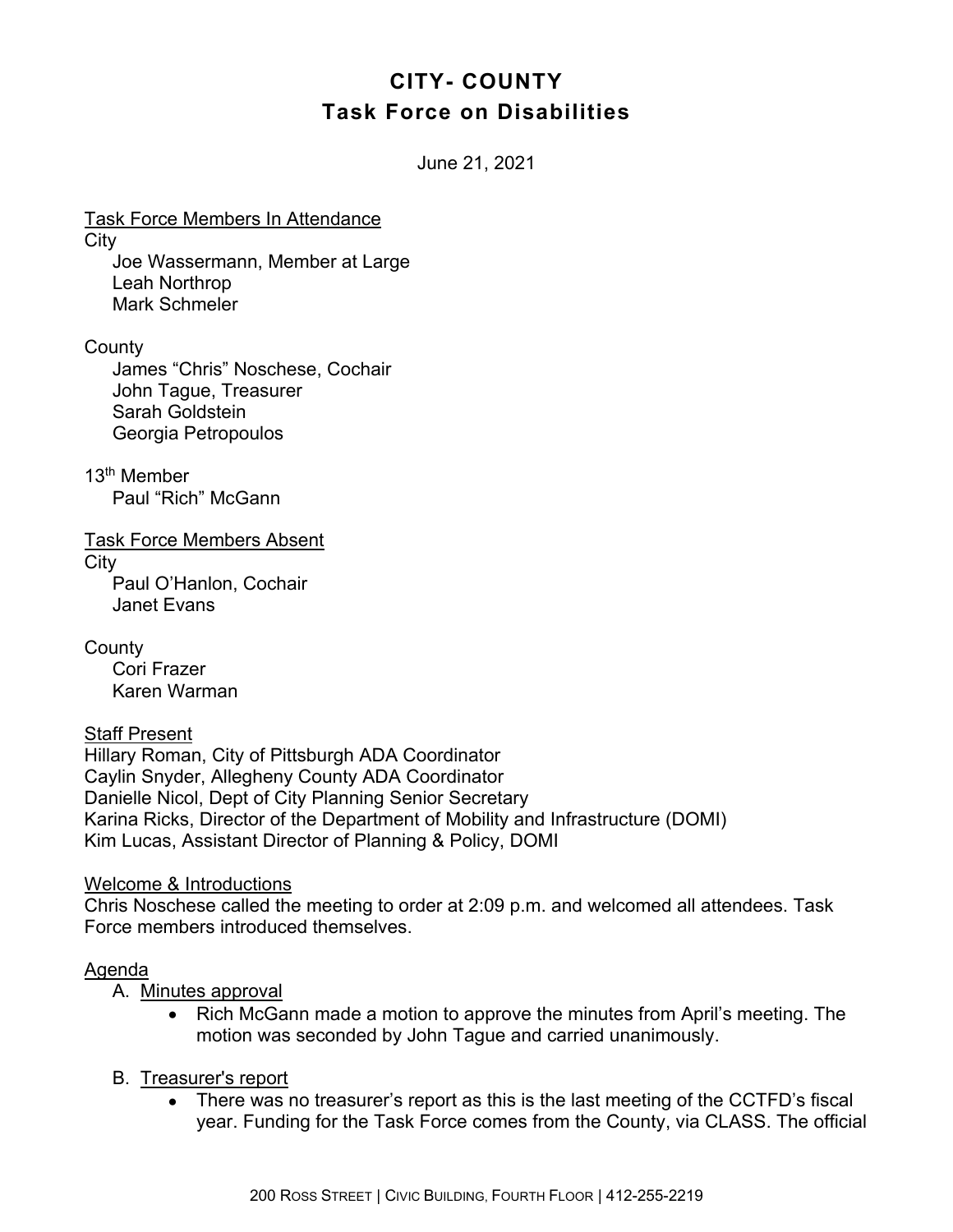manager of those funds is currently on vacation; John Tague will go over the submitted invoices upon his return. He will have a more in-depth report at the CCTFD annual meeting in July.

## C. CCTFD elections & nominating committee

- Paul has nominated Chris for Chair of the CCTFD; nominations for the other three Task Force positions remain.
- John explained that he would like to step down from the Treasurer position. He recommends whoever is interested in taking over be versed in the technicalities involved and offered to train the next member to serve as Treasurer.
- Chris offered his qualification for the Treasurer position so long as another member would be interested in taking over the Cochair role.
- Sarah Goldstein asked whether any of the members wanted to self-nominate for one of the executive positions.
- Joe informed the group that he won't be able to serve as an executive member any longer due to some health issues. He would like to remain on the CCTFD.
- John clarified that since Paul O'Hanlon has recommended Chris for the Chair position, the open positions (if Chris accepts) are: Cochair, Treasurer, and Member at Large.
- Rich nominated Georgia Petropoulos for the Cochair position. Georgia responded that she was honored and would like more time to discuss with the other nominating committee members.

# D. CCTFD disability employment survey

- Hillary Roman updated the group that survey is about ready after some helpful edits from Mary Hartley. The survey should go out to as many diverse disability groups as possible—Hillary reminded the group to please send her any contacts the Task Force would like for the survey to be sent to.
- Hillary has offered to add information about the survey to Planning's social media. She encouraged members to send out the survey to their own networks in the hopes of having a robust and diverse sample of participants.
- Caylin Snyder offered to advertise it on the county side and reminded the group of other entities who should receive the survey, including United Way and Bender Consulting.
- John mentioned the inclusion of OVR in survey participation and Rich agreed. John added the current iteration of the Three Rivers Workforce Investment Board the list of participants. Chris added Goodwill to the distribution list.
- Hillary requested that members send emails for the survey to ensure a good sample.
- E. DOMI: Move PGH scooter & micromobility policy
	- Hillary introduced DOMI's Director Ricks and Assistant Director of Planning & Policy, Kim Lucas, for discussion of DOMI's introduction of scooter and micromobility policy.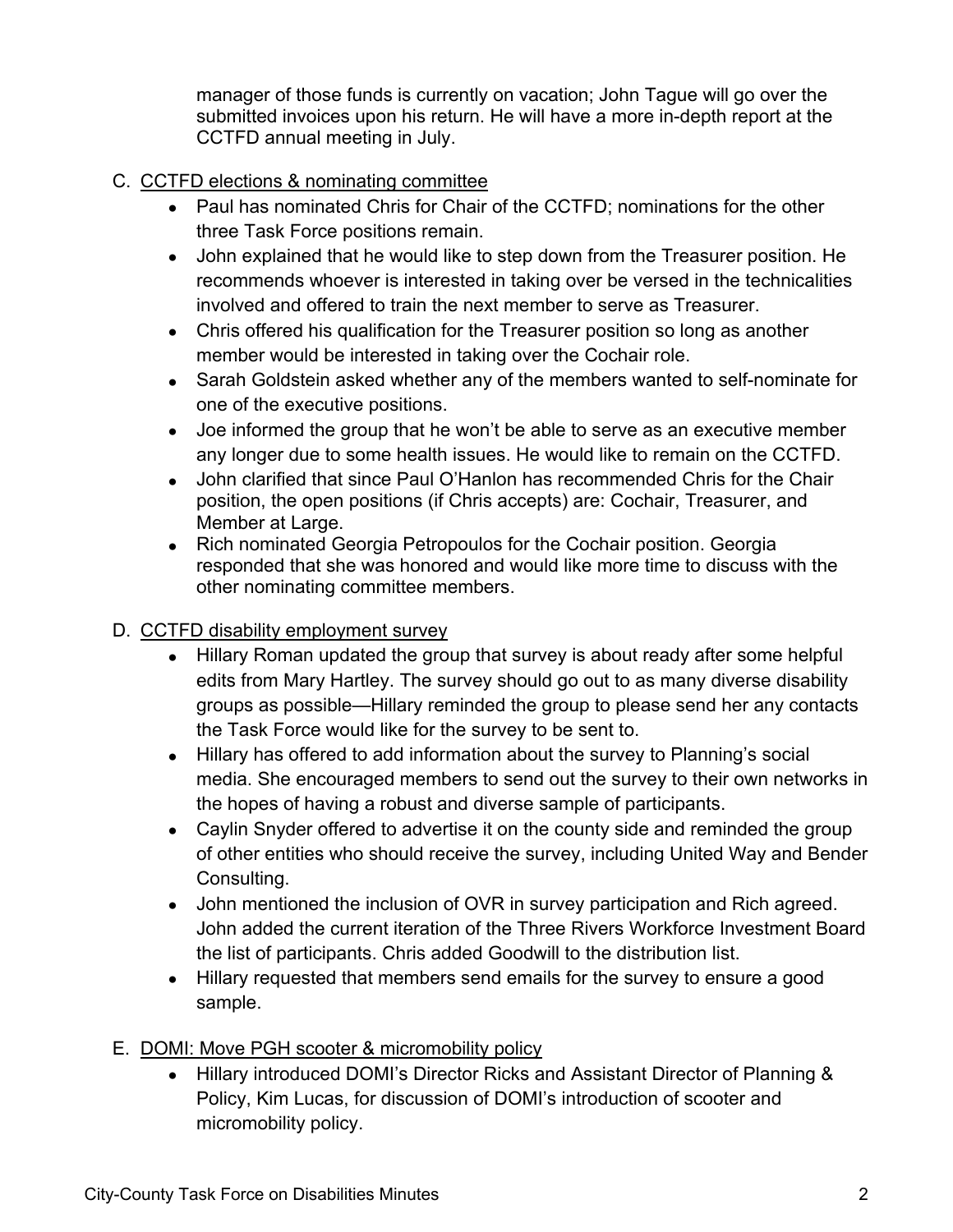- Director Ricks said that policymaking around scooters has been underway for more than two years. The intent of the policy is to increase mobility as a service (MaaS) for the city. DOMI's intent is to make MaaS as user-friendly as possible by combining multiple services into one application.
- Director Ricks noted that, despite mostly excellent service in public transportation, gaps continue to pervade in certain areas. Sometimes referred to as "transportation desserts," these areas have bus service that is less frequent than every 20 minutes, ends at 7:00 p.m., and/or doesn't serve residents over the weekend.
- DOMI has asked service providers to voluntarily integrate into a single system that will help users understand the mix of transportation options available to them.
- E-scooters will be a new form of closing the gaps that still exist in transportation, particularly for those in the workforce. The City is participating in a scooter pilot program with Spin to determine the benefits of scooters in Pittsburgh.
- Spin, a subsidiary of Ford, is working with the City on this pilot. Director Ricks introduced Shannon Dulaney, the community liaison from Spin.
- Kim gave an overview about scooter policy in PA, which is slated to be incorporated into the vehicle code as early as this month. In anticipation of this change, DOMI has created a set of regulations designed to provide safety and equity around scooter use.
	- Spin will soon be launching 1000 scooters and 50 charging hubs in the city. These hubs will be integrated with DOMI's mobility hubs, which are combination mobility locations that include docking stations, ride-share spots, Healthy Ride bike stations, bus stops, etc. Mobility hubs aim to make shifting transportation modes easier.
	- Kim noted the benefits of scooters including having low emissions and requiring less space when parked.
	- Spin works through an app that shows the locations of available scooters near the user. Trips start at \$1 and add .39 cents per minute.
	- Scooters will follow the same rules as bicycles; they will not be allowed on sidewalks. Maximum speed for a scooter is 15 mph. They will not be allowed in parks, at least initially. Scooters can park in legal parking spaces, perpendicular to the curb, except in business districts where they will park in mobility hubs and corrals. Blocking pedestrian pathways is not allowed.
	- Unlike bicycles, scooters do not lock to an object like a bike rack. This can present a challenge for parking enforcement. Geofencing will help the city enforce scooter regulations by providing digital feedback on scooter usage.
	- Scooter docking stations plug into streetlight networks. Some will be on sidewalks, but only in places where there is still the required amount of clear space left for the public right of way.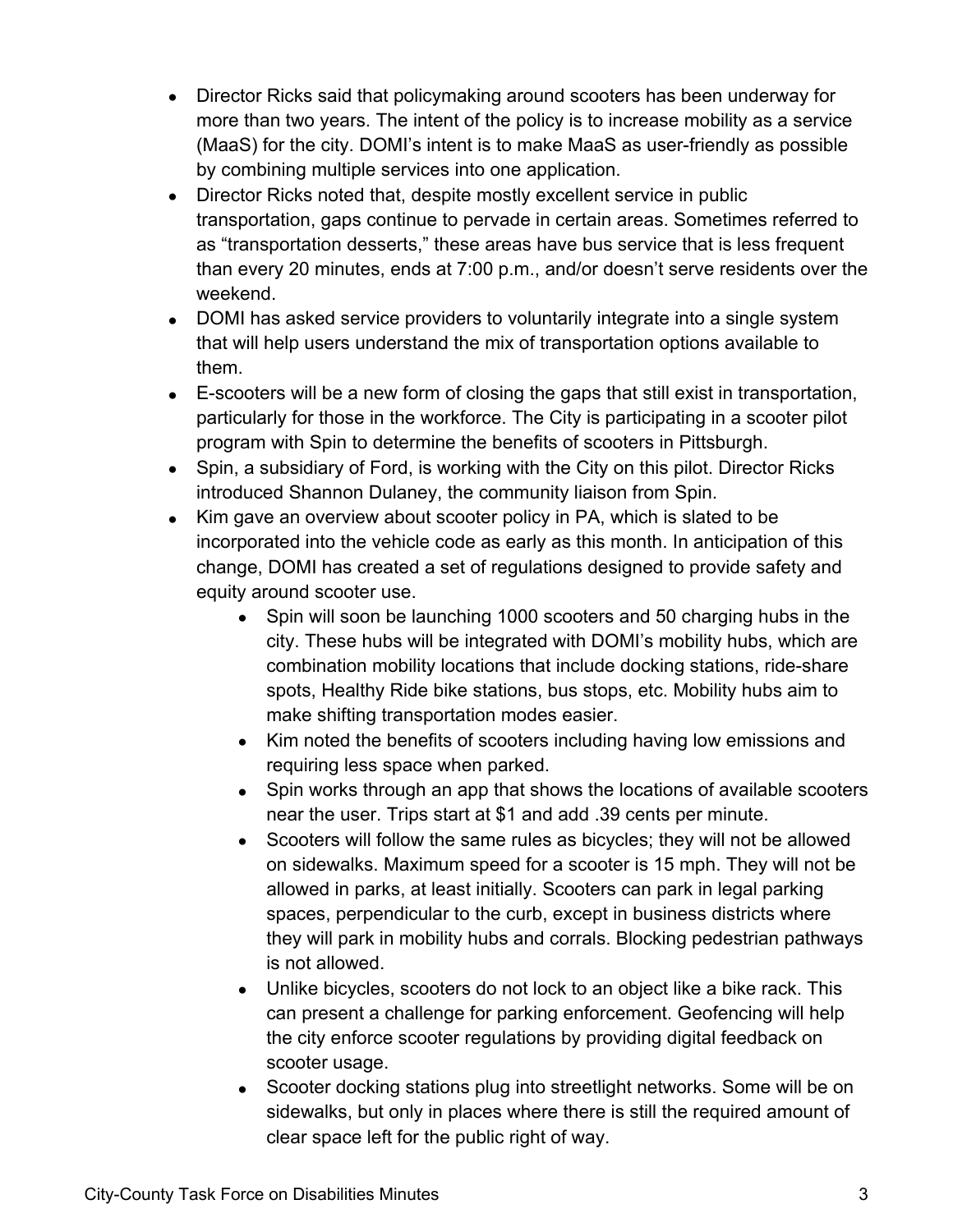- Chris suggested that scooter users and bicyclists should be required to have licenses and insurance in case they hit someone. Director Ricks explained that this type of requirement would create an inequitable barrier for people with lower incomes in our region. She went on to explain that the incidence of people being hit by bicycles and scooters is very low. However, the service providers are insured, which may help to cover the costs of injury to a pedestrian.
- Rich asked whether the scooters will provide true connectivity if they aren't allowed to be on major roads and highways. Karina answered that they are not permitted on any street with a posted speed limit above 25 mph. They are intended to connect users to other mobility hubs as a "last mile" option.
- Hubs are being installed with population density and transportation availability in mind in order to connect residents with less frequent public transportation options. Spin will ensure that there are an appropriate number of scooters in each city zone per day. In some places, trips will be required to end so that scooters don't end up too far outside of the city.
- Spin scooters will collect and provide data to DOMI that will help to improve mobility services.
- Shannon presented information about Spin and discussed the agreement they have with the City.
	- Spin has promised to have a one-hour or less response time to any scooter causing an obstruction to ADA access.
	- Scooters will be deployed 100 units at a time so that necessary changes can be implemented as they occur without creating large-scale issues for Pittsburgh.
	- Spin requires users to take an in-app safety quiz before they take their first ride to ensure consumer awareness of compliance and safety rules. They incentivize more safety-awareness by giving rider credits through online quizzes. Safety rules will be reinforced via messages on Port Authority buses and other advertising mechanisms.
	- Rules will be enforced through fines and suspensions from service.
	- All Spin scooters have large text labels and Braille, warning bells, and audio/visual alerts when the vehicle is touched or bumped.
- Chris said that he wasn't in support of the concept since there are still a number of problems for people with disabilities who are unable to walk or ride comfortably on streets and sidewalks. He wished that this was the issue of priority instead of scooters, which people with disabilities can't use.
	- Director Ricks offered that there has been discussion around how scooters might be adapted in the future to be more inclusive, including use of a hitch for a mobility device. She also said there has been discussion of adding a charging station for electric wheelchairs.